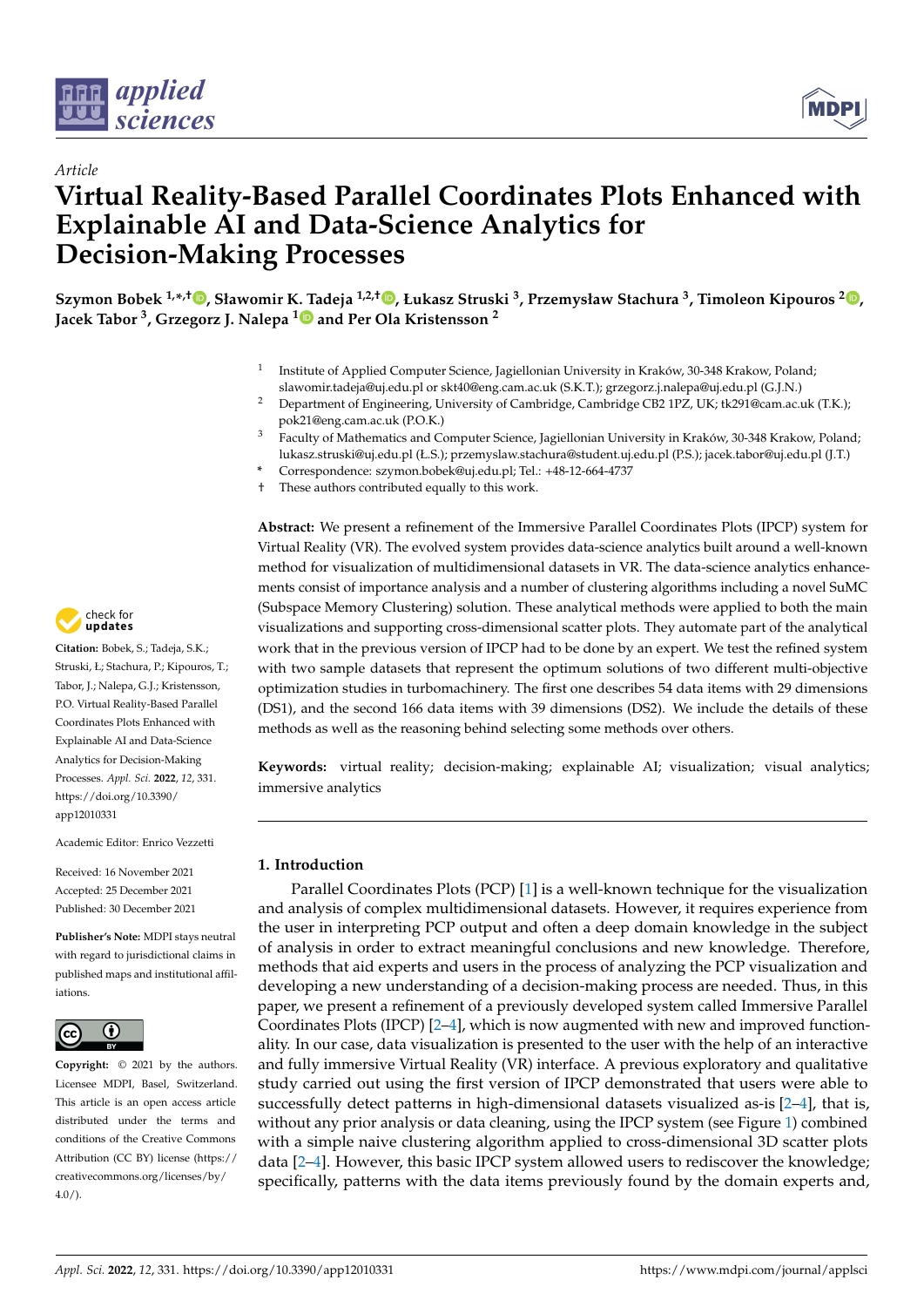<span id="page-1-0"></span>

more importantly, users were able to discover new knowledge in the dataset compared to original analyses carried out by experts using a more traditional 2D PCP system [\[3](#page-11-3)[,4\]](#page-11-2).

**Figure 1.** The Immersive Parallel Coordinates Plots (IPCP) of the (**a**) **DS1** and (**b**) **DS2** datasets respectively with the accompanying 3D scatter plot generated by mapping onto it the three criteria dimensions (selected in red). Both the IPCP and scatter plots selectors are visible (red spheres) as well as the orange cross-hair used for the user's gaze tracking. The observable difference in the size of the scatter plots is caused by the different perspectives from which the screen-shots were captured.

In comparison, the version presented in this paper has been extended with features and improvements of functionality bestowed by the IPCP [\[3](#page-11-3)[,4\]](#page-11-2) and supporting 3D scatter plots. Similar to prior work [\[3,](#page-11-3)[4\]](#page-11-2) we rely on two datasets to drive the system development process, which we will refer to as the Pareto front data (54 data items with 29 dimensions each) as dataset **DS1** and the S-duct design optimization study (166 data items with 39 dimensions each) as dataset **DS2**.

There were two goals with the refinement of the system: (1) to better assist the user in the identification of clusters of data points in the scatter plots; (2) to help the user identify meaningful axes in the IPCP.

For the first goal, the system assumes clustering is performed only in three dimensions selected by the user to generate the scatter plot. This assumption is justified by the fact that clustering over a scatter plot's data is meant to assist the user in inspecting the dataset, and, as a consequence, the clustering algorithm should not be applied to all dimensions as it causes interpretation problems if, for example, many axes contain merely noise or redundant data. We tested several clustering algorithms and concluded that only the Ordering Points to Identify Cluster Structure (OPTICS) [\[5\]](#page-11-4), Density-Based Spatial Clustering of Applications with Noise (DBSCAN) [\[6\]](#page-11-5), and Affinity Propagation [\[7\]](#page-11-6) are sufficiently robust to work on our data, as they allow for automatic noise removal.

Furthermore, we applied to our data another clustering method called Subspace Memory Clustering (SuMC) [\[8\]](#page-11-7). This novel clustering algorithm is based on lossy compression and the Minimal Description Length Principle (MDLP), i.e., inductive inference. It looks for low-dimensional subspaces by minimizing the squared error (MSE) while keeping the total amount of memory fixed that it can use to describe the data.

For the second goal, we investigated two independent methods for generating explanations of axis importance. These were: (1) scoring the axis according to their correlations with other axes, favoring those that are not correlated; (2) using EXplainable Artificial Intelligence (XAI) methods to get an idea of which features are important in the current clustering with use of two interpretation methods, including (2a) logistic regression as a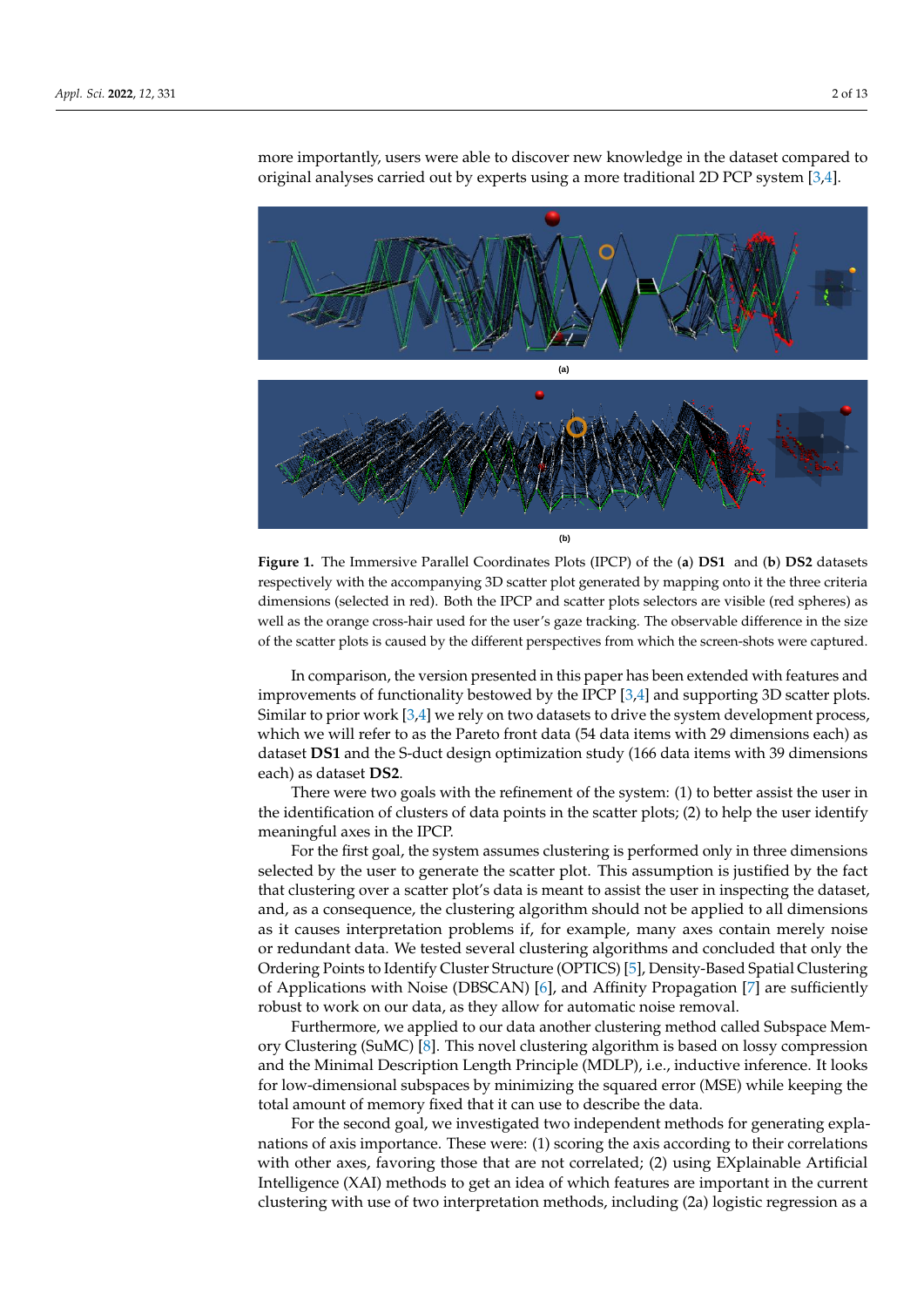classifier and then Least Absolute Shrinkage and Selection Operator (LASSO) to detect important features, and (2b) random forest for classification to discover important features of the model. We included the details of these analyses as well as the reasoning behind selecting some methods over others.

In addition, instead of using hand-held controllers, this system iteration explores gaze-tracking coupled with hand-tracking supported by an additional sensor, namely the Leap Motion Sensor [\[9\]](#page-11-8) attached to the VR head-mounted display to track and recognize the user's hand gestures.

# **2. Related Work**

To date, numerous attempts have been made to design and develop not only visually compelling but also an effective 3D PCP version. Here it is worth mentioning the work carried out in  $[10-16]$  $[10-16]$ .

Furthermore, there are also a number of studies concerning the augmentation of PCP with other types of graphical and analytical aids. For instance, after describing various kinds of potential extensions of 2D PCP which goal was to aid the process of identifying patterns, Holten et al. [\[17\]](#page-11-11) concludes that having additional scatter plots brings an added value. Dang et al. [\[18\]](#page-11-12) describes *Parallel Coordinate Dot Plots* constructed out of 3D dots whereas Chang et al. [\[19\]](#page-11-13) investigated individual and side-by-side visualization of 2D PCP and 2D scatter plot matrices of multivariate data. The authors remarked that joint visualization of these two techniques potentially has the most benefits for the users. Moreover, Johansson et al. [\[20\]](#page-11-14) carried out a comparative study of 3D with 2D PCP that showed that the 2D version outperforms the 3D PCP. However, their study was executed using a standard computer screen and not an immersive interface such as the one bestowed by a VR headset.

The list of IPCP includes Rosenbaum et al. [\[21\]](#page-11-15) in which the authors developed a system treating the user as a part of the visualization. Butscher et al. [\[22\]](#page-11-16) describes a tool, i.e., the *ART* for collaborative data analysis leveraging the 3D PCP technique coupled with the AR environment. Cordeil et al. [\[23\]](#page-11-17) discuss the VR-based *ImAxes* system for immersive analytics of multivariate data and propose a declarative spatial grammar to formalize the way in which the VR visualizations are generated and built upon [\[23\]](#page-11-17). Whereas Batch et al. [\[24\]](#page-11-18) used the *ImAxes* software to conduct a case study in economics involving expert participants.

The way in which our implementation varied from the examples listed above was discussed in detail in Tadeja et al. [\[2–](#page-11-1)[4\]](#page-11-2). However, the IPCP design presented in this paper was refined based on our prior findings revealed by the user studies [\[2](#page-11-1)[–4\]](#page-11-2). For instance, we restricted the number of available 3D scatter plots to only one. This is due to the fact that having one such scatter plot composed of the criteria dimensions was enough to make an exhaustive search of the cluster given the exploration method suggested to the users [\[2](#page-11-1)[–4\]](#page-11-2). Moreover, as the users can now use their hands [\[4,](#page-11-2)[9\]](#page-11-8) to manipulate the IPCP and scatter plot alike, they are no longer relying on any type of hand-held controller to select the interactive objects, and the movement facilitated with the controllers was also restricted to the head-mounted display (HMD)-tracking executed with the Oculus Rift sensors [\[25\]](#page-11-19).

## **3. Datasets**

Both datasets considered in this study were produced from separate multi-objective optimization processes for the aerodynamic performance improvements of different turbomachinery components.

The first dataset is the result of a design optimization study for the 3D geometrical shape of compressor blades of a jet engine [\[26\]](#page-11-20). This design problem is described with 26 design variables, and it is subject to many equality and inequality constraints considering the simultaneous optimization of three objective functions. The dataset represents the Pareto fronts containing a set of 54 equally optimum design configurations, and the 29 dimensional data items express the combination of the design parameters and the objective functions.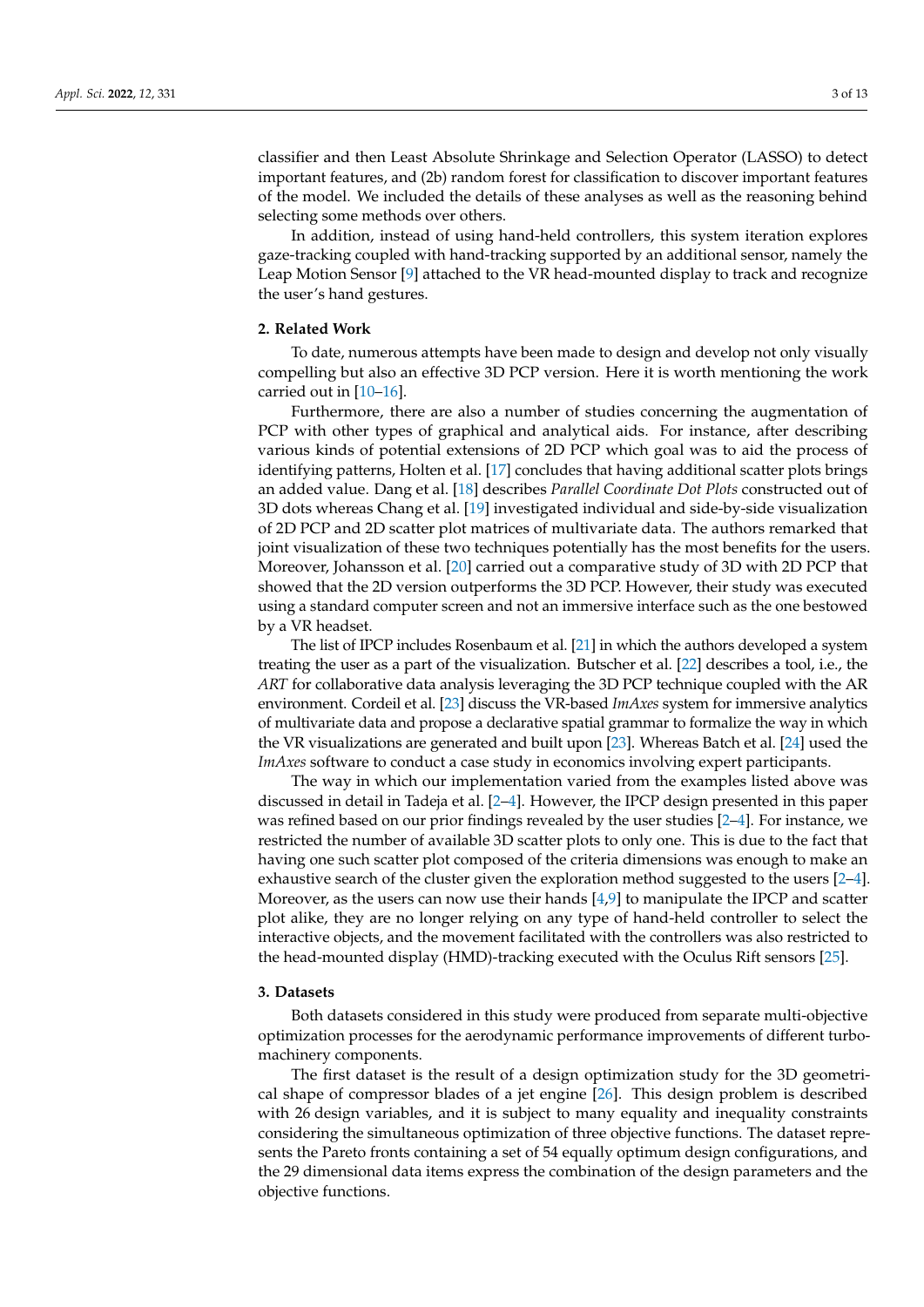The second dataset represents the design configurations of the Pareto set as discovered from a multi-objective optimization study for the shape design of S-ducts [\[27\]](#page-11-21). In this study were considered three objective functions to describe in detail the aerodynamic behavior and 36 design variables to describe the 3D geometrical changes of the S-duct. There are 166 data items with 39 dimensions per element.

## **4. Data-Science Analytics**

The main goal of the data analytics was to design a methodological pipeline that would assist the user in identifying interesting patterns in the data. The pipeline was designed to complement the visual enhancements achieved with 3D projections and VR. One of the main assumptions about IPCP is that it should help the user gain more knowledge about the data. The knowledge can be understood in terms of the identification of interesting patterns in the data. Here, we can look at the data in three ways.

First and foremost, we are concerned about identifying patterns of similar data items on the IPCP. Second, this task can be supported by finding clusters of similar data points on the 3D scatter plot generated out of three dimensions (axes) of the IPCP. Third, the IPCP axes, i.e., the data dimensions or features that are carriers of unique information (i.e., are not redundant), can be identified and ordered accordingly. The three main goals were defined as follows: (**Goal 1—G1**) aid the user in data clusters identification in the 3D scatter plot; (**Goal 2—G2**) provide explanations for cluster assignments made by the user or by an algorithm; (**Goal 3—G3**) identify features that may carry the most information and hence are potentially interesting to the user.

In the following paragraphs, we will discuss our research regarding achieving the three goals mentioned above.

## *4.1. Goal 1—Cluster Identification*

In **G1** we addressed the first issue. In our approach, the user performs cluster identification in the 3D space of previously selected features. The user has access to 3D scatter plot of the points in this space and manually annotates data with cluster labels. During this phase, implicitly, the user detects a noise, which is not assigned to any of the created clusters.

We aimed at improving this stage by providing the user with an option of automatic cluster identification in a selected 3D space. In order to do that, we tested multiple clustering algorithms from the *sklearn* library [\[28\]](#page-12-0) are evaluated them in the first approach against true cluster labels that we obtained from experts. Table [1](#page-4-0) contains a comparison of tested algorithms in terms of homogeneity (each cluster contains only members of a single class), completeness (all members of a given class are assigned to the same cluster), and V-measure (harmonic mean of homogeneity and completeness) [\[29\]](#page-12-1). This allowed us to select potential candidates for further research and discard methods that did not perform well.

The main challenge in the data was that it contained noise, which is not handled well by most of the clustering algorithms. This narrowed us to three main clustering algorithms: DBSCAN [\[6\]](#page-11-5), OPTICS [\[5\]](#page-11-4), and Affinity Propagation [\[7\]](#page-11-6) as they can handle noise by design. The results of the clustering sample dataset with these algorithms are presented in Figure [2.](#page-4-1)

The most important parameters that the user needs to specify in order to obtain correct results are *e* and *min*\_*samples*. First, define the maximal distance between points in order to merge them into one cluster. The latter defines how many points are required to form a cluster. These parameters have to be defined by the user either as a trial of tests, or with expert knowledge about the data characteristics such as noise density, cluster densities, or upper and lower bound of the possible number of clusters. In this paper, we used fixed values for all the datasets in order not to distract the user from the main evaluation goal.

Our primary aim in integrating machine learning with human interaction was to assist and not to replace the user. Hence, the clustering has to be made on the three IPCP dimensions selected by the user. Applying clustering algorithms to the whole dataset could result in cluster assignments that are not intuitive to the user as it does not align with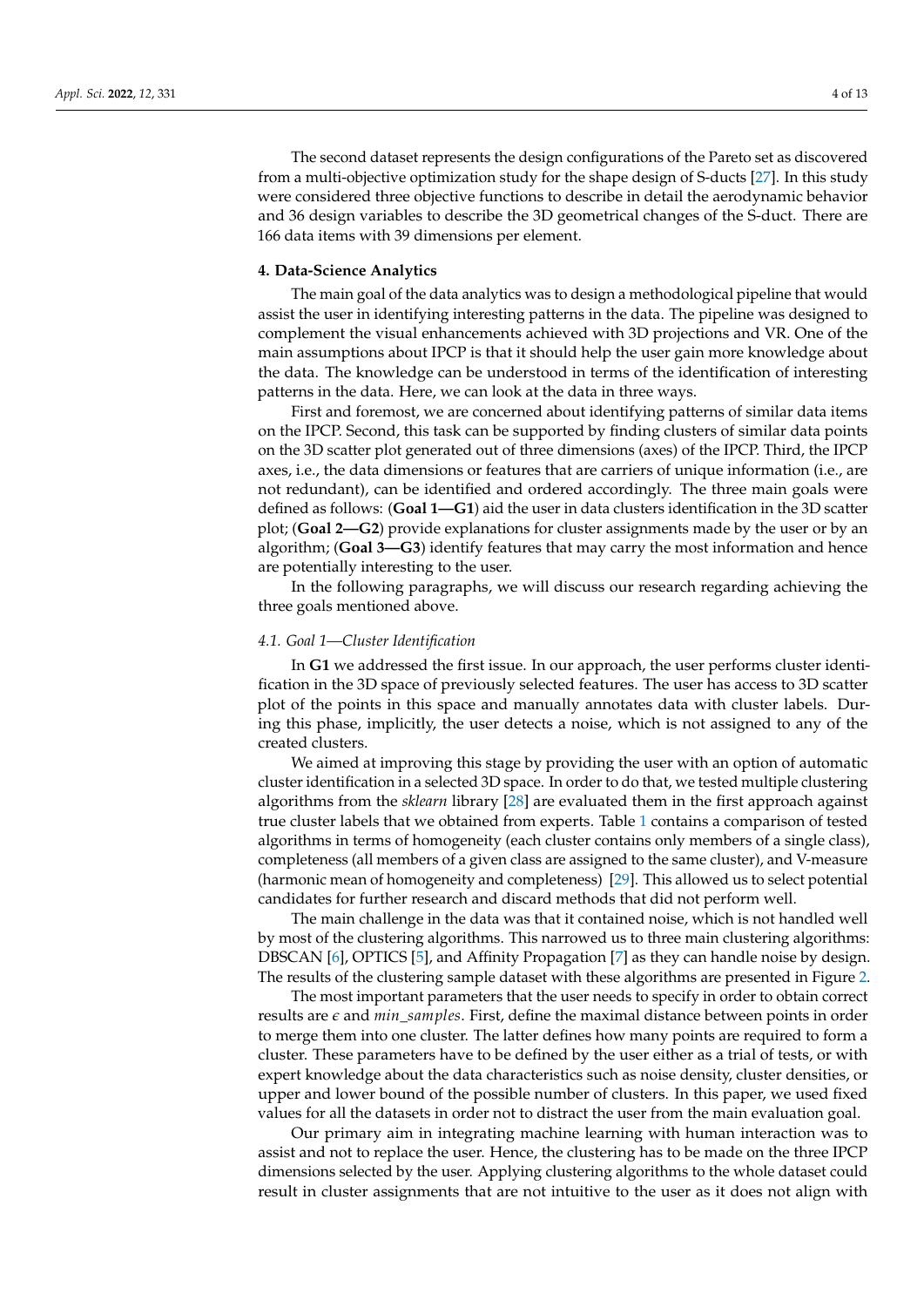clusters visible in 3D scatter plots. It does not mean that the clustering is incorrect, but it violates the primary goal of assisting the users in their decisions, not altering them.

<span id="page-4-0"></span>**Table 1.** Comparison of clustering algorithm on sample dataset with known cluster labels assignment. The higher the value, the better. The comparison was done over the **DS1** as it contained the data labeling required by the used metrics.

| Algorithm                       | <b>V-Measure</b> | Homogeneity | Completeness |
|---------------------------------|------------------|-------------|--------------|
| Gaussian Mixture                | 0.55             | 0.50        | 0.62         |
| <b>Spectral Clustering</b>      | 0.13             | 0.09        | 0.24         |
| <b>Agglomerative Clustering</b> | 0.55             | 0.50        | 0.62         |
| <b>Affinity Propagation</b>     | 0.59             | 0.70        | 0.50         |
| Mean Shift                      | 0.17             | 0.13        | 0.23         |
| <b>Birch</b>                    | 0.13             | 0.09        | 0.24         |
| <b>OPTICS</b>                   | 0.58             | 0.54        | 0.61         |
| <b>DBSCAN</b>                   | 0.78             | 0.78        | 0.78         |

<span id="page-4-1"></span>

**Figure 2.** Comparison of clustering results obtained with selected algorithms: (**a**) DBSCAN; (**b**) OPTICS; (**c**) Affinity Propagation. The top row presents the 2D plots, whereas the bottom one shows 3D scatter plots as the headset wearer sees them. The selected clusters are marked gray hulls (in 2D) and green (in 3D), respectively. These clustering examples were done over the **DS1**.

Nonetheless, we performed tests of clustering dataset in all the dimensions, and after dimensionality reduction with the usage of Principal Component Analysis (PCA) [\[30\]](#page-12-2). This approach is based on lossy transformation to low-dimensional space by selecting new features defined by vectors along which the dataset exhibits the highest variance and discarding those with low variance levels.

We obtained similar results as in the case of clustering in 3D if the user selected the correct criterion. In instances where clusters cannot be approximated with the usage of 3D scatter plots, approaches that apply clustering in the entire feature space may be more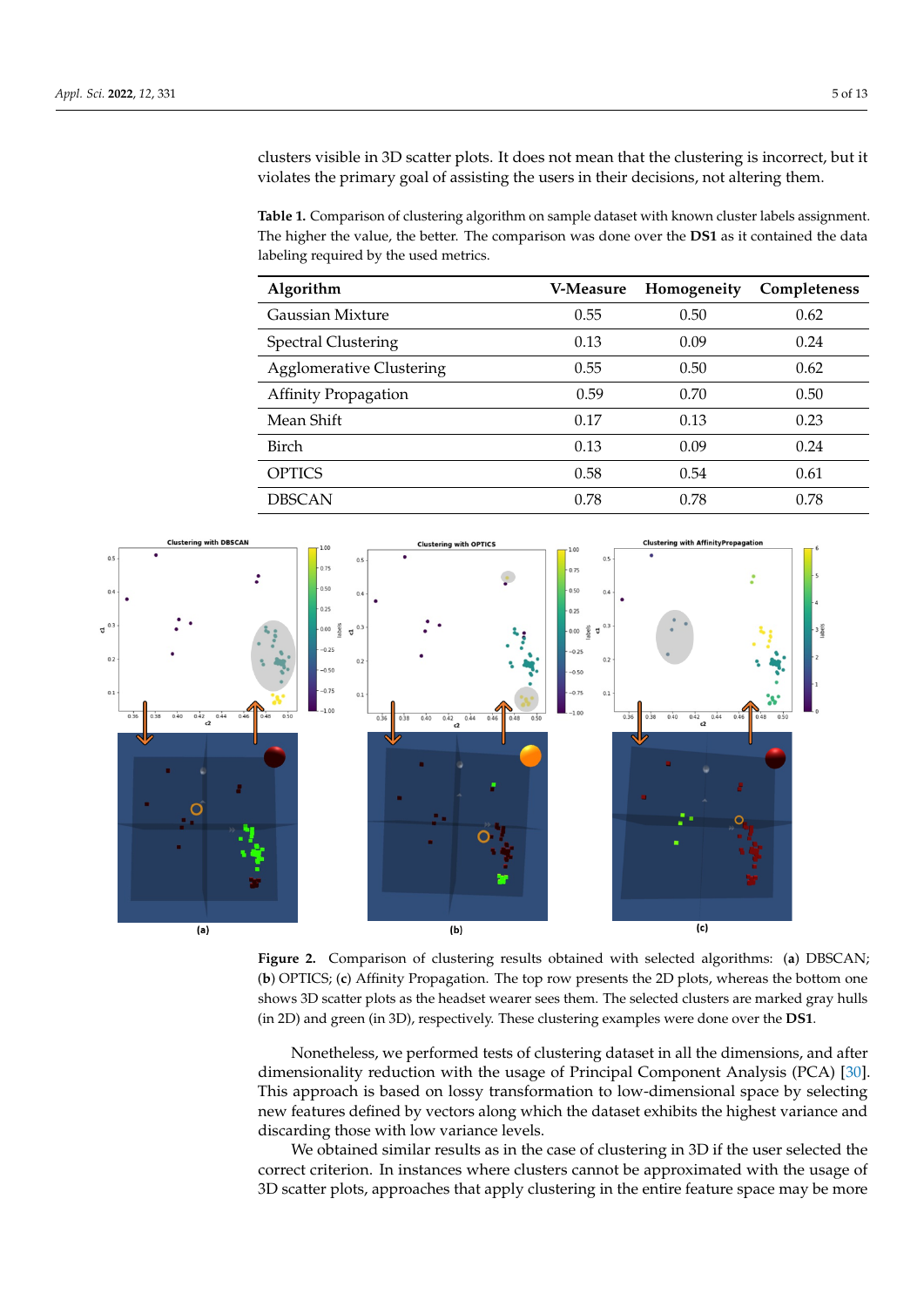

<span id="page-5-0"></span>desired. Figure [3a](#page-5-0) shows the 2D projection of clustering results in 3D space after applying PCA and selecting three main components.

**Figure 3.** (**a**) DBSCAN clustering after dimensionality reduction with PCA to 3 components.; (**b**) feature importances obtained with random forest classifier. Difficulties in proper cluster identification on the correlated axis are shown in (**c**). Choosing the set of the uncorrelated axis (**d**) allows for a better overview of data. The presented clustering was done over the **DS1**.

In addition to these clustering results, we have also employed a state-of-the-art SuMC [\[8\]](#page-11-7) clustering solution that belongs to the class of methods called subspace clustering [\[31\]](#page-12-3). The poor performance of the standard clustering algorithms applied to highdimensional datasets is usually caused by *curse of dimensionality* [\[32\]](#page-12-4). The typical attempt in solving this issue is the application of some form of dimension reduction on the given dataset. These can be grouped in the feature selection and feature extraction methods. A well-known example of the latter is the PCA [\[30\]](#page-12-2) method that we have previously applied in order to test other clustering algorithms on our datasets (see Figure [3a](#page-5-0)). In comparison, the SuMC method was specifically designed to deal with high-dimensional data without relying on dimension reduction as one of its steps. This method belongs to the so-called *hard subspace clustering* techniques whose main goal is to indicate the explicit subspaces to which the identified clusters belong.

We have deployed the SuMC method on various hand-selected subsets of **DS1** and **DS2** choosing 3, 5, and 7 as the number of desired clusters. As the SuMC is designed to operate on high-dimensional datasets we have run the method on the full datasets, as well as on subsets consisting only of criteria or design parameters for each dataset. In the case of both datasets, the criteria parameters are the objective functions, i.e., the last three rightmost dimensions in Figure [1,](#page-1-0) whereas the design parameters are the remaining dimensions on the left. This choice of sub-datasets was dictated by the standard methodology of dataset analysis in the case of the 2D and 3D PCP users. Similar to the popular clustering method K-means, this technique starts with the random assignment of points to clusters. Using an iterative refinement technique (i.e., Hartigan's method), it shifts points between clusters to optimize the cost function and obtain potential candidates for the patterns.

The most illustrative example of the SuMC application to our data can be seen in Figure [4.](#page-6-0) Here, the results of clustering for both 3 and 5 desired number of clusters carried out over only the 26 design parameters are compared against the patterns fund by the domain-experts in **DS1**. This result shows that that patterns identified by the human experts overlap substantially with clusters identified by the SuMC method. For instance, at the bottom of Figure [4](#page-6-0) the whole pattern is embedded in one of the clusters (in light green). Such preselection of the pattern candidates can substantially trim the search space for the user. For instance, the IPCP system could, on-demand, carry out the clustering and automatically split the main plot into subsections in the 3D space or allow the user to select grouped data items in which the user can search for patterns by selecting or deselecting individual elements. For the detail information of the interaction interface bestowed by the IPCP please see [\[2](#page-11-1)[–4\]](#page-11-2).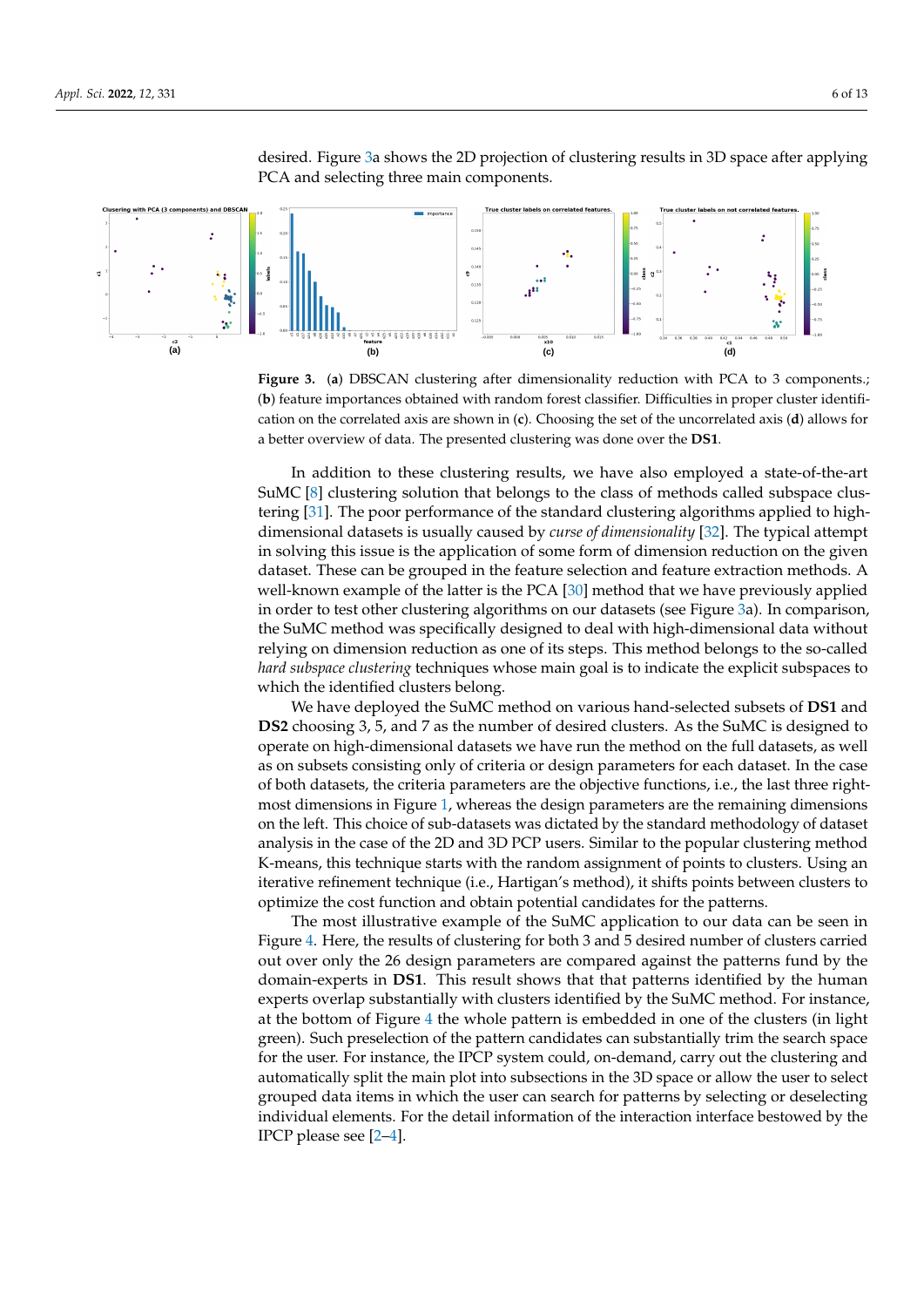<span id="page-6-0"></span>

**Figure 4.** Comparison of clustering results with a given number of the desired clusters (top rows) obtained with the Subspace Memory Clustering (SuMC) algorithms with respect to ground truth (bottom rows). (**a**,**b**) contain the results for selected 5 clusters; (**c**,**d**) contain the results for selected 3 clusters. The clusters are color-coded (top rows) and put against the patterns recognized by the domain-experts. Each bar constitutes a single point in the **DS1** dataset and each cluster is represented by a different color.

# *4.2. Goal 2—Explanations of the Clustering*

The second goal **G2** was to provide explanations of the clustering performed by the algorithm. By explanation in this particular case we mean, information about which features from the dataset could be used to divide the dataset into given clustering. Additionally, we would like to know what is the contribution of each of the features to such clustering.

To obtain that information, we transformed the problem into a classification task. We treated discovered cluster labels as class labels for the classification algorithms, and we trained the model with such data. In our approach, we used a random forest classifier [\[33\]](#page-12-5). We used feature importances to estimate feature weights in terms of their contribution to the classification. This approach can be effectively extended to any classifier accompanied by explainability frameworks such as LIME [\[34\]](#page-12-6), SHAP [\[35\]](#page-12-7), or Anchors [\[36\]](#page-12-8).

Figure [3b](#page-5-0) shows feature importances discovered for cluster assignment from Figure [2b](#page-4-1). The feature importances are calculated for all the features, although the clustering was performed only in 3D. This allows the user to identify an additional axis that might be valuable to investigate.

#### *4.3. Goal 3—Identification of the Features' Importance*

**G3**, the last goal was to assist in identifying features that should be of potential interest to the user. We performed this task by clustering features that are highly correlated. Such clustering can have several benefits.

The user can treat it as an indicator of features that should be considered criteria for cluster detection (as shown in G1). Selecting features that are not correlated as criteria brings more information for clustering. Features that are highly correlated carry redundant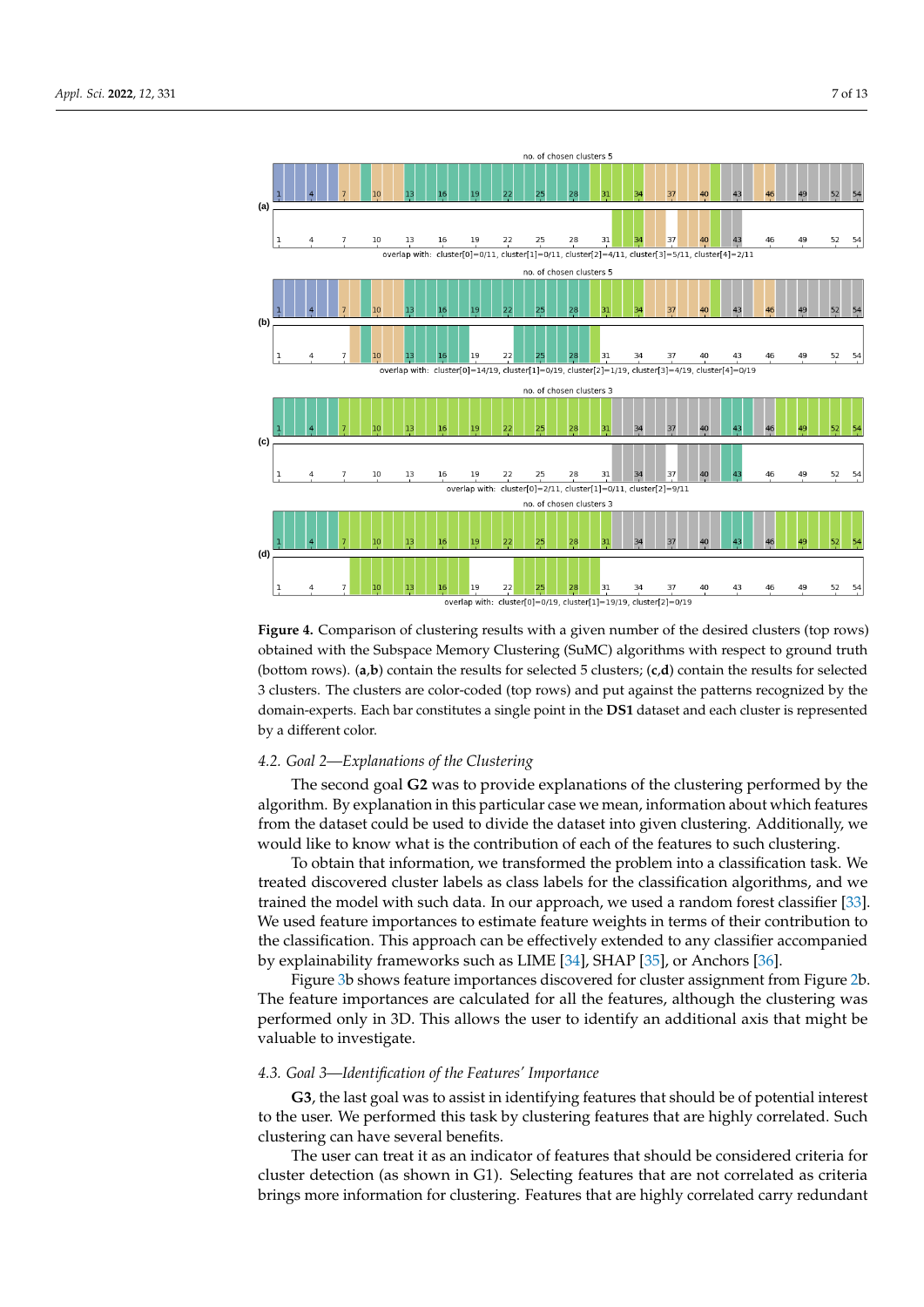information, and their discrimination power is lower than that of features that are not correlated. An example is shown in Figure  $3c$ ,d. In Figure  $3c$ , one of the axes is redundant and can be removed, as it does not bring any new information for clustering. The same clustering (incorrect) can be obtained using a single axis. This is not true for data in Figure [3d](#page-5-0), where both axes are not correlated, and clustering made with both of them cannot be achieved with just one axis.

Furthermore, feature importance based on the correlation indicator can be used as an ordering of axis on a PCP plot to improve the interpretation of PCP by the user [\[37\]](#page-12-9). We performed such clustering by calculating the correlation matrix among all the features using the Pearson coefficient. Then, for each feature, we count the number of correlated features for which the correlation exceeds a specified threshold. The inverse of this count is an indicator of the feature importance.

#### **5. Apparatus and Visualization Framework**

#### *5.1. Apparatus*

The development of IPCP was conducted on two computers equipped with NVIDIA GeForce GTX1070 and GTX1080 working under the Windows 10 64 bit. The VR-environment was facilitated with the Oculus Rift HMD [\[25\]](#page-11-19) whereas the hand-tracking was supported by the Leap Motion [\[9\]](#page-11-8) sensor attached to the front of the headset. The gesture recognition was built around the Leap Motion SDK [\[9\]](#page-11-8). The gestural input of the user is visualized and streamed to the VR headset in real-time, for instance, see Figure [5](#page-7-0) where the user's hand avatars and the *left-hand palms-up* gesture is shown.

<span id="page-7-0"></span>

**Figure 5.** (**a**) The *left-hand menu* with all the implemented data-science analytics: (1) [*RESTART*] restarts the visualization, (2–4) are the 3D scatter plot clustering solutions attached to individual labeled buttons [*DBSCAN*],[*OPT ICS*], and [*AFF IN*], (5) [*SORT*] sorts the axes (i.e., IPCP's dimensions) using their calculated importance, (6) [*TOGGLE*] toggles between the selected and unselected at the moment data items, (7) [*DUPLICATE*] duplicates the selected data items, and (8) [*UNDO*] undoes the most recent manipulation result. (**b**) presents the *finger-press* gesture used to select a button on the menu. Whereas (**c**) shows the highlighted [*SORT*] after the user pressed that button which cased the importance sorting to be executed on the IPCP as shown in Figure [6.](#page-8-0) Icons by Icons8 [\(https://icons8.com,](https://icons8.com) accessed on 23 September 2019).

## *5.2. Visualization*

The development, design decisions and the majority of the IPCP visualization elements including the IPCP main plot design (see Figure [1\)](#page-1-0), as well as the 3D scatter plot (see the right-hand side in Figure [1a](#page-1-0),b) and the description of the mapping i.e., *linking and brushing* between all the visualization components can be found at Tadeja et al. [\[2](#page-11-1)[,3\]](#page-11-3). Furthermore, the description of the gesture-based interaction with the IPCP main plot as well as generated on-the-fly 3D scatter plots can be found in Tadeja et al. [\[4\]](#page-11-2). Here, we provide only a short description of all the main visualization elements.

The manipulation of the visualization's components, i.e., the main IPCP plot as well as the 3D scatter plots (see Figure [1\)](#page-1-0) is composed of hand-gesture recognition and gazetracking. When gazing at an interactive object (e.g., data item on the IPCP or data point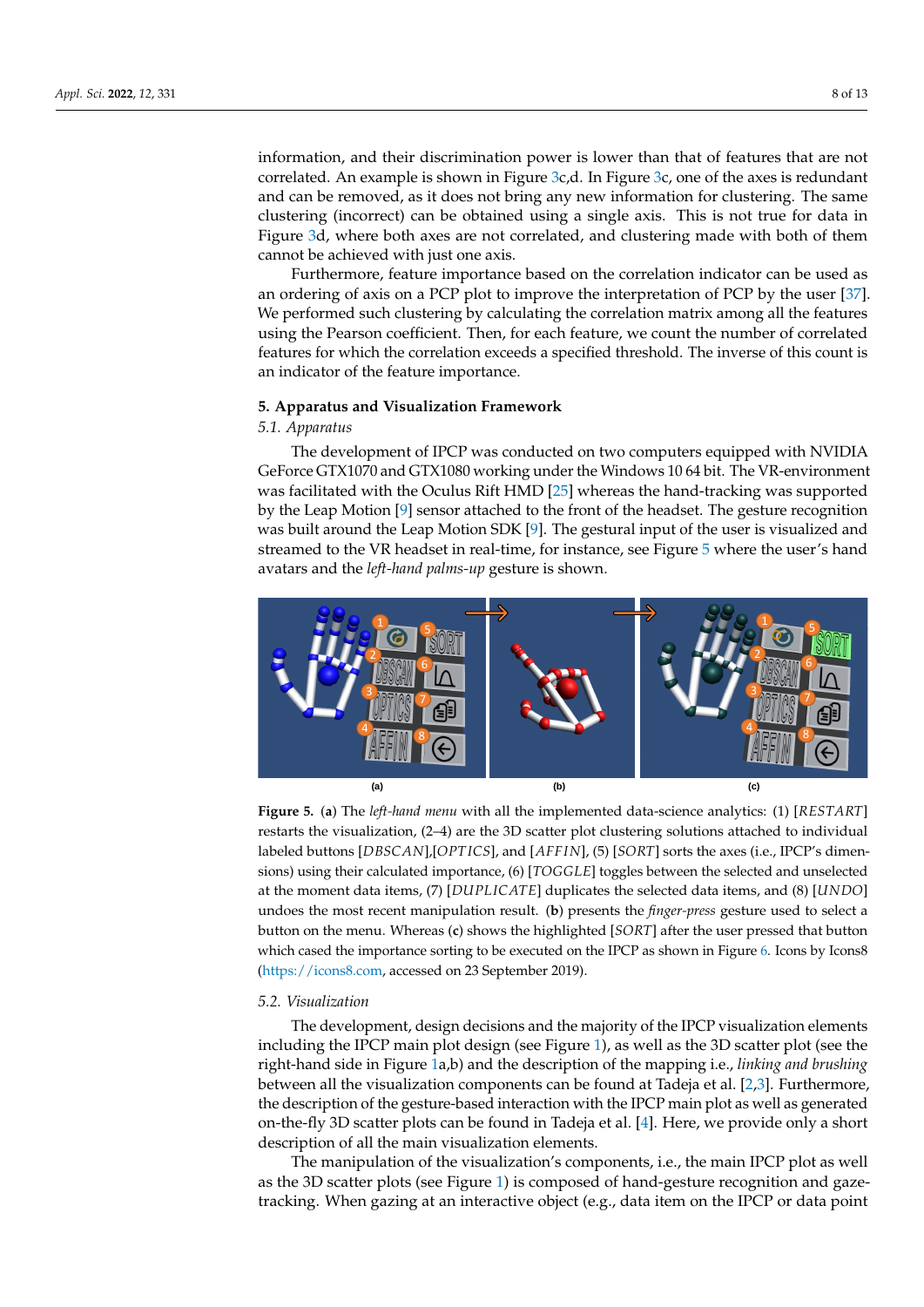on the scatter plot), the user can take or release the control of this object by doing the *single-pinch gesture* [\[4\]](#page-11-2).

### 5.2.1. IPCP's Main Plot

The IPCP's main plot consists of a collection of data items (see Figure [1\)](#page-1-0). Such data item is represented by an array of line-connected, interactive, unit-sized cubes. These data items are then arranged in equal steps the *Z*-axis (see Figure [1\)](#page-1-0). Each interactive cube represents the particular value of a data item in a given dimension. There are as many rows of cubes as there are dimensions in the dataset. When gazing over these interactive cubes, the users can select either the data point on the IPCP (see Figure [1\)](#page-1-0) or the entire dataset dimension throughout all data items by doing the *single-pinch* or *double-pinch gesture*, respectively [\[4\]](#page-11-2).

# 5.2.2. 3D Scatter Plots

The 3D scatter plot can be created out of any three or fewer dimensions selected using the IPCP plot (see right-hand side in Figure [1a](#page-1-0),b) [\[4\]](#page-11-2). The user can interact with the scatter plot analogically to the main IPCP [\[4\]](#page-11-2). Furthermore, the user can select a cluster of points based on a selected clustering algorithm (see Figure [5\)](#page-7-0).

<span id="page-8-0"></span>

**Figure 6.** The IPCP visualization of the **DS1** dataset presented in original (**a**,**b**) sorted order. The rearrangement of the axes was carried out based on the importances. As it can be seen in (**b**) the axes containing no knowledge i.e., constant data, were moved on the right of the IPCP main plot, thus reducing the amount of data that has to be visually analyzed by the user. The user can toggle between sorted and unsorted i.e., the original organization of the axes.

## **6. Data-Science Analytics Integration with IPCP**

The data analytics features described in the previous section were integrated directly with the IPCP visualization (see Figure [5\)](#page-7-0). These were twofold. The first was connected to the reorganization of the axes in accordance with the importance of the features. Secondly, we offered a selection of different clustering solutions to aid the user in searching for patterns in the IPCP.

#### *6.1. Axes Ordering Based on Feature Importances*

Pressing of the [*SORT*] button allows the user to rearrange the IPCP axes in descending order, with the most important axes placed to the left of the main plot (see Figure [6\)](#page-8-0). These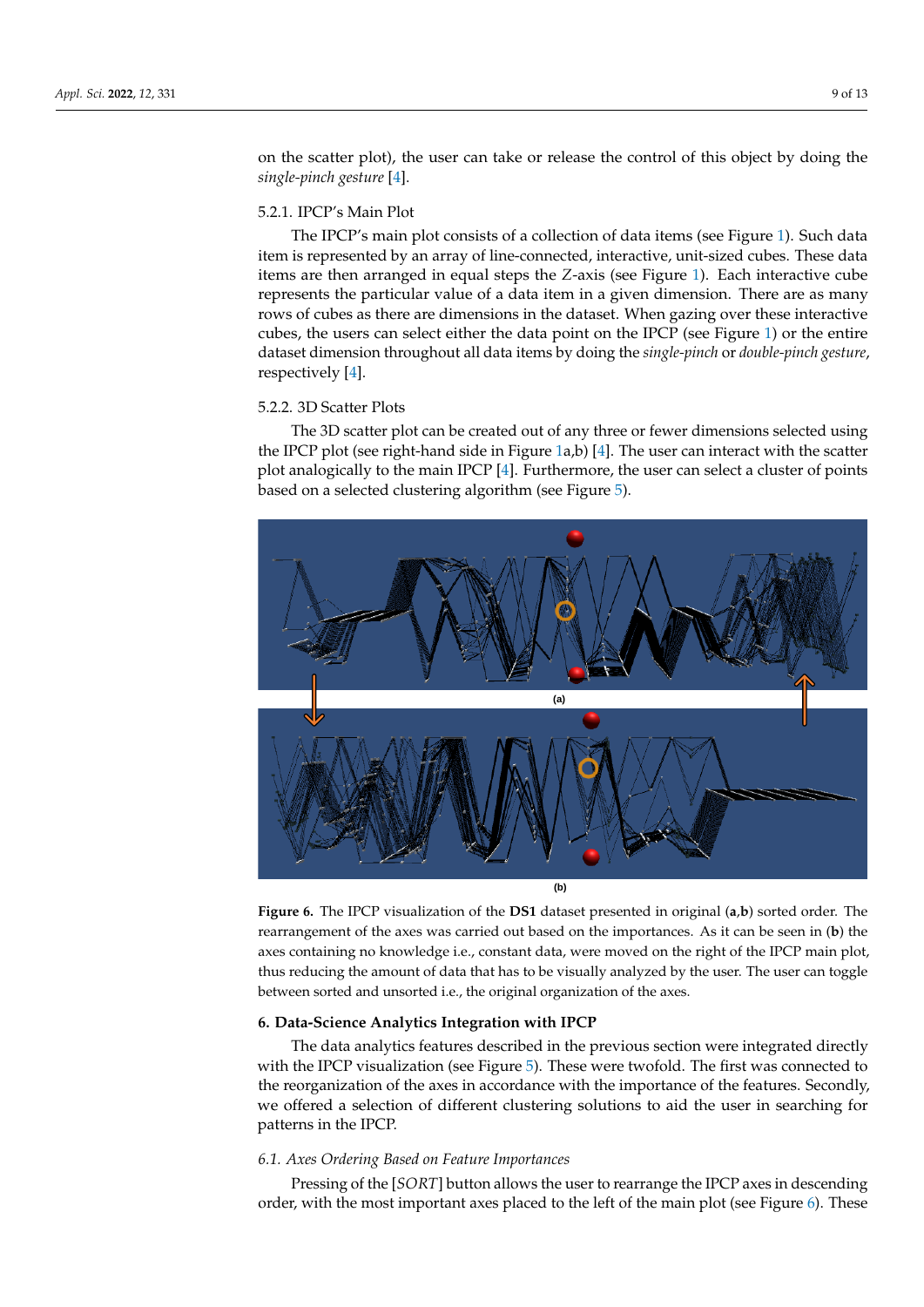will be sorted in accordance with the calculated on-the-fly correlation indicator as described in the **G3** goal. We performed such ordering by calculating the Pearson coefficient's correlation matrix among all the features. Then, for each feature, we count the number of correlated features for which the correlation exceeds the specified threshold. The inverse of this count is an indicator of the feature importance.

## *6.2. Clustering Solutions*

The three available clustering algorithms are DBSCAN [\[6\]](#page-11-5), OPTICS [\[5\]](#page-11-4), and Affinity Propagation [\[7\]](#page-11-6) (see Figure [2\)](#page-4-1). Selection of those algorithms via the left-hand menu (see Figure [5a](#page-7-0)) will result in a change of the clustering applied onto the data points on the 3D scatter plot. Once the data point has been selected, all the other data points belonging to the same cluster given by the chosen clustering algorithm will be selected as well on both the 3D scatter plot and the IPCP main plot (see Figure [1\)](#page-1-0). Furthermore, the data items will be sorted in accordance with the clustering solution moving the clustered points next to each other.

In addition, this set of algorithms can be freely exchanged for different ones. For instance, we can easily replace one of these algorithms with *SuMC* [\[8\]](#page-11-7) by changing the text label on the chosen button, and by pressing this button simply call the Python script with the desired clustering solution.

## **7. Discussion**

Coupling the IPCP with data-science analytics allowed us to equip the user with new, powerful capabilities that can directly impact how the user deals with the visualized data. They are also designed in such a way that gives us potential new research avenues. For instance, sorting the dimensions of the IPCP based on the correlation indicator (see Figure [6\)](#page-8-0) gives flexibility related to the selection of the threshold. Here, we could add a slider to the *left-hand menu* (see Figure [5a](#page-7-0)) that would allow the user to choose the appropriate threshold value, which could be almost instantaneously reflected on the IPCP's axes ordering.

On the other hand, allowing for calculation of feature importance based on clustering results allows for deeper insight into the relation of particular features to the cluster labels assignment. The strength of this method is that it is model agnostic with respect to the clustering algorithm. Therefore, it can be used with manual cluster label assignment done by the user as well as with automated clustering methods. In fact, these two methods can be combined in order to exploit user interaction with the IPCP for adaptive parameter tuning for clustering algorithms and thus reduce the number of interface elements.

The limitation of the above approach is that the explanations for the clustering are expressed through the prism of feature importance. This requires the expert interacting with the IPCP to be familiar with the features used in clustering. Otherwise, the explanations will not be understandable. When additional transformations have to be applied to the feature space prior to analysis, or additional data have to be used that is beyond the scope of the expert's domain knowledge, our method may suffer from lower interpretability.

This is an open research problem in the area of explainable AI, which is based on the observation that human and AI methods operate on entirely different semantic levels. There is often a mismatch between the cause and effect in the AI model and the real world. Therefore, a correct explanation does not always imply the useful one in terms of human comprehension or domain knowledge. An explanation is an act of knowledge transfer. Hence, it imposes a need for research on methods that will allow bidirectional transfer between humans and XAI that will enable the users to formulate their expectations and needs to be addressed by the XAI algorithm and receive explanations on the desired level of abstraction. However, this is clearly beyond the scope of the work presented herein.

#### **8. Conclusions**

The previously executed formative studies with a small group of domain experts [\[2](#page-11-1)[–4\]](#page-11-2) has shown that it is possible to design an effective and immersive version of the Parallel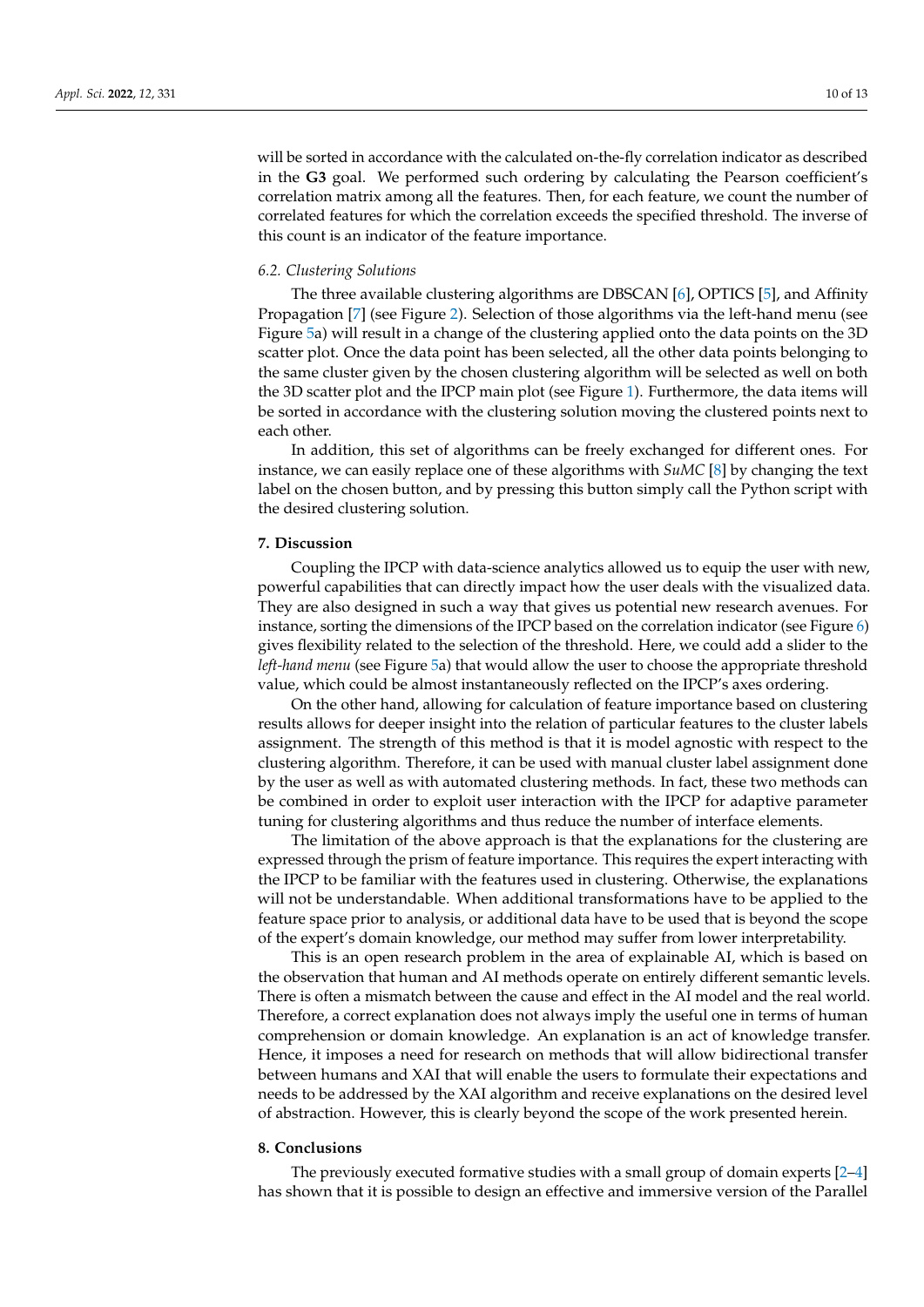Coordinates Plots that can be used to identify patterns in a complex and multivariate dataset. Hence, an updated version of the IPCP was proposed in this paper, which is enhanced with new features and functionality.

A new data-analytics toolkit has been integrated with IPCP and offers three additional functionalities. These are the automated ordering of the axes based on a correlation indicator property (see Figure [6\)](#page-8-0), the ordering of the axes based on the importance with respect to a chosen cluster labels assignment, and a method for automated clustering. All of these features assist and prompt the user for pattern identification in multidimensional datasets.

The hardware used for the interaction between the system and its user was based on gestural input coupled with gaze tracking discussed in detail in Tadeja et al. [\[4\]](#page-11-2).

Furthermore, this research opens up new avenues for future investigations. For example, we could enhance our data-analytics toolkit with a number of new functionalities from XAI methods [\[34](#page-12-6)[–36\]](#page-12-8). As suggested in Tadeja et al. [\[4\]](#page-11-2), such an extension would permit the user to answer more complex queries. For example, the user could ask: "Why were these particular data points excluded from the identified clusters?" (see Figure [2\)](#page-4-1).

Another interesting avenue for further research is to use the voice-operated interface in which the user's speech could be coupled with gestural input to operate the system. [\[4](#page-11-2)[,38\]](#page-12-10). Here, we can build a bespoke, immersive environment enhanced with the knowledge database containing complex domain knowledge [\[38\]](#page-12-10). As the context in which the user operates is finite and constrained by the particular use case as well as by possible interaction techniques, such a solution can also be applied in visual analytics, including IPCP [\[38\]](#page-12-10). A similar approach for a voice-operated aeroengine health monitoring system realized with the help of a VR environment was proposed in Tadeja et al. [\[38\]](#page-12-10).

**Author Contributions:** Conceptualization, S.K.T., T.K. and S.B.; methodology, P.O.K. and J.T.; software, S.K.T., S.B., Ł.S. and P.S.; validation, T.K., J.T. and G.J.N.; formal analysis, S.B. and Ł.S.; investigation, S.K.T., S.B. and Ł.S.; resources, T.K., P.O.K., J.T. and G.J.N.; data curation, T.K.; writing original draft preparation, S.B., Ł.S. and S.K.T.; writing—review and editing, P.O.K., T.K., J.T. and G.J.N.; visualization, S.B. and S.K.T.; supervision, P.O.K., J.T. and G.J.N.; project administration, P.O.K., J.T. and G.J.N.; funding acquisition, P.O.K., J.T. and G.J.N. All authors have read and agreed to the published version of the manuscript.

**Funding:** The work of Sławomir K. Tadeja was supported by the Cambridge European and Trinity Hall and the EPSRC (1788814) scholarships. The work of Szymon Bobek and Grzegorz J. Nalepa was funded from the PACMEL project funded by the National Science Centre, Poland under the CHIST-ERA programme (NCN 2018/27/Z/ST6/03392).

**Conflicts of Interest:** The authors declare no conflict of interest. The funders had no role in the design of the study; in the collection, analyses, or interpretation of data; in the writing of the manuscript, or in the decision to publish the results.

# **Abbreviations**

The following abbreviations are used in this manuscript:

| AI            | Artificial Intelligence                                                              |
|---------------|--------------------------------------------------------------------------------------|
| <b>DBSCAN</b> | Density-Based Spatial Clustering of Applications with Noise                          |
| DS1           | Dataset 1 (Pareto front data; 54 data items with 29 dimension each)                  |
| DS2           | Dataset 2 (S-duct design optimization study; 166 data items with 39 dimensions each) |
| <b>HMD</b>    | Head-Mounted Display                                                                 |
| <b>IPCP</b>   | Immersive Parallel Coordinates Plots                                                 |
| <b>OPTICS</b> | Identify the Clustering Structure                                                    |
| PCA           | <b>Principal Component Analysis</b>                                                  |
| PCP           | <b>Parallel Coordinates Plots</b>                                                    |
| SDK.          | Software Development Kit                                                             |
| SuMC          | Subspace Memory Clustering                                                           |
| VR            | Virtual Reality                                                                      |
| XAI           | Explainable Artificial Intelligence                                                  |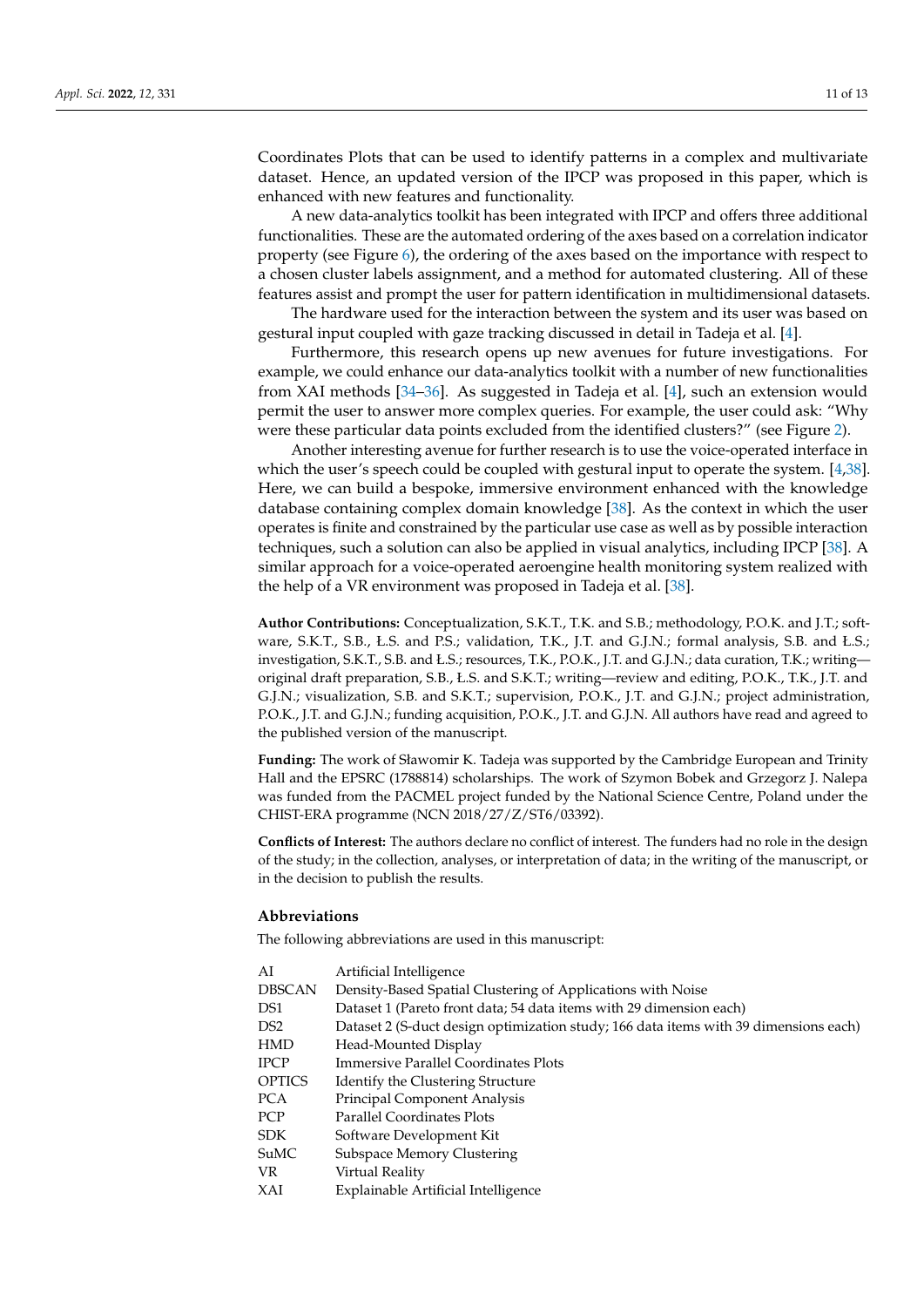# **References**

- <span id="page-11-0"></span>1. Inselberg, A. *Parallel Coordinates: Visual Multidimensional Geometry and Its Applications*, 1st ed.; Springer: New York, NY, USA, 2009.
- <span id="page-11-1"></span>2. Tadeja, S.K.; Kipouros, T.; Kristensson, P.O. Exploring Parallel Coordinates Plots in Virtual Reality. In Proceedings of the Extended Abstracts of the 2019 CHI Conference on Human Factors in Computing Systems, Scotland, UK, 4–9 May 2019; Association for Computing Machinery: New York, NY, USA, 2019; pp. 1–6. [\[CrossRef\]](http://doi.org/10.1145/3290607.3313068)
- <span id="page-11-3"></span>3. Tadeja, S.K.; Kipouros, T.; Kristensson, P.O. IPCP: Immersive Parallel Coordinates Plots for Engineering Design Processes. In Proceedings of the AIAA Scitech 2020 Forum, Orlando, FL, USA, 6–10 January 2020. [\[CrossRef\]](http://dx.doi.org/10.2514/6.2020-0324)
- <span id="page-11-2"></span>4. Tadeja, S.K.; Kipouros, T.; Lu, Y.; Kristensson, P.O. Supporting Decision Making in Engineering Design Using Parallel Coordinates in Virtual Reality. *AIAA J.* **2021**, *59*, 5332–5346. [\[CrossRef\]](http://dx.doi.org/10.2514/1.J060441)
- <span id="page-11-4"></span>5. Ankerst, M.; Breunig, M.M.; Kriegel, H.P.; Sander, J. OPTICS: Ordering Points to Identify the Clustering Structure. *SIGMOD Rec.* **1999**, *28*, 49–60. [\[CrossRef\]](http://dx.doi.org/10.1145/304181.304187)
- <span id="page-11-5"></span>6. Ester, M.; Kriegel, H.P.; Sander, J.; Xu, X. A Density-based Algorithm for Discovering Clusters a Density-based Algorithm for Discovering Clusters in Large Spatial Databases with Noise. In Proceedings of the Second International Conference on Knowledge Discovery and Data Mining, Portland, OR, USA, 2–4 August 1996; AAAI Press: Palo Alto, CA, USA 1996; pp. 226–231.
- <span id="page-11-6"></span>7. Frey, B.J.; Dueck, D. Clustering by passing messages between data points. *Science* **2007**, *315*, 2007. [\[CrossRef\]](http://dx.doi.org/10.1126/science.1136800) [\[PubMed\]](http://www.ncbi.nlm.nih.gov/pubmed/17218491)
- <span id="page-11-7"></span>8. Struski, Ł.; Tabor, J.; Spurek, P. Lossy Compression Approach to Subspace Clustering. *Inf. Sci.* **2017**, *435*, 161–183. [\[CrossRef\]](http://dx.doi.org/10.1016/j.ins.2017.12.056)
- <span id="page-11-8"></span>9. Ultraleap. Leap Motion Controller. Available online: <https://www.leapmotion.com> (accessed on 1 September 2019).
- <span id="page-11-9"></span>10. Wegenkittl, R.; Loffelmann, H.; Groller, E. Visualizing the behaviour of higher dimensional dynamical systems. In Proceedings of the Proceedings. Visualization '97 (Cat. No. 97CB36155), Phoenix, AZ, USA, 24 October 1997; pp. 119–125. [\[CrossRef\]](http://dx.doi.org/10.1109/VISUAL.1997.663867)
- 11. Gröller, E.; Löffelmann, H.; Wegenkittl, R. Visualization of Analytically Defined Dynamical Systems. In Proceedings of the Scientific Visualization Conference (dagstuhl '97), Dagstuhl, Germany, 9–13 June 1997; p. 71
- 12. Streit, M.; Ecker, R.C.; Österreicher, K.; Steiner, G.E.; Bischof, H.; Bangert, C.; Kopp, T.; Rogojanu, R. 3D parallel coordinate systems—A new data visualization method in the context of microscopy-based multicolor tissue cytometry. *Cytom. Part A* **2006**, *69A*, 601–611. [\[CrossRef\]](http://dx.doi.org/10.1002/cyto.a.20288)
- 13. Falkman, G. Information visualisation in clinical Odontology: multidimensional analysis and interactive data exploration. *Artif. Intell. Med.* **2001**, *22*, 133–158. [\[CrossRef\]](http://dx.doi.org/10.1016/S0933-3657(00)00104-4)
- 14. Ribarsky, W.; Ayers, E.; Eble, J.; Mukherjea, S. Glyphmaker: Creating customized visualizations of complex data. *Computer* **1994**, *27*, 57–64. [\[CrossRef\]](http://dx.doi.org/10.1109/2.299412)
- 15. Fanea, E.; Carpendale, S.; Isenberg, T. An interactive 3D integration of parallel coordinates and star glyphs. In Proceedings of the IEEE Symposium on Information Visualization, 2005, INFOVIS 2005, Minneapolis, MN, USA, 23–25 October 2005; pp. 149–156. [\[CrossRef\]](http://dx.doi.org/10.1109/INFVIS.2005.1532141)
- <span id="page-11-10"></span>16. Johansson, J.; Ljung, P.; Jern, M.; Cooper, M. Revealing Structure in Visualizations of Dense 2D and 3D Parallel Coordinates. *Inf. Vis.* **2006**, *5*, 125–136. [\[CrossRef\]](http://dx.doi.org/10.1057/palgrave.ivs.9500117)
- <span id="page-11-11"></span>17. Holten, D.; Wijk, J.J.V. Evaluation of Cluster Identification Performance for Different PCP Variants. *Comput. Graph. Forum* **2010**, *29*, 793–802. [\[CrossRef\]](http://dx.doi.org/10.1111/j.1467-8659.2009.01666.x)
- <span id="page-11-12"></span>18. Dang, T.N.; Wilkinson, L.; Anand, A. Stacking Graphic Elements to Avoid Over-Plotting. *IEEE Trans. Vis. Comput. Graph.* **2010**, *16*, 1044–1052. [\[CrossRef\]](http://dx.doi.org/10.1109/TVCG.2010.197) [\[PubMed\]](http://www.ncbi.nlm.nih.gov/pubmed/20975142)
- <span id="page-11-13"></span>19. Chang, C.; Dwyer, T.; Marriott, K. An Evaluation of Perceptually Complementary Views for Multivariate Data. In Proceedings of the 2018 IEEE Pacific Visualization Symposium, Kobe, Japan, 10–13 April 2018; pp. 195–204. [\[CrossRef\]](http://dx.doi.org/10.1109/PacificVis. 2018.00033)
- <span id="page-11-14"></span>20. Johansson, J.; Forsell, C.; Cooper, M. On the usability of three-dimensional display in parallel coordinates: Evaluating the efficiency of identifying two-dimensional relationships. *Inf. Vis.* **2014**, *13*, 29–41. [\[CrossRef\]](http://dx.doi.org/10.1177/1473871613477091)
- <span id="page-11-15"></span>21. Rosenbaum, R.; Bottleson, J.; Liu, Z.; Hamann, B. Involve Me and I Will Understand!: Abstract Data Visualization in Immersive Environments. In Proceedings of the 7th International Conference on Advances in Visual Computing—Volume Part I, Las Vegas, NV, USA, 26–28 September 2011; Springer: Berlin/Heidelberg, Germany, 2011; pp. 530–540.
- <span id="page-11-16"></span>22. Butscher, S.; Hubenschmid, S.; Müller, J.; Fuchs, J.; Reiterer, H. Clusters, Trends, and Outliers: How Immersive Technologies Can Facilitate the Collaborative Analysis of Multidimensional Data. In Proceedings of the 2018 CHI Conference on Human Factors in Computing Systems, Montreal, QC, Canada, 21–26 April 2018; ACM: New York, NY, USA, 2018; pp. 90:1–90:12. [\[CrossRef\]](http://dx.doi.org/10.1145/3173574.3173664)
- <span id="page-11-17"></span>23. Cordeil, M.; Cunningham, A.; Dwyer, T.; Thomas, B.H.; Marriott, K. ImAxes: Immersive Axes As Embodied Affordances for Interactive Multivariate Data Visualisation. In Proceedings of the 30th Annual ACM Symposium on User Interface Software and Technology, Quebec, QC, Canada, 22–25 October 2017; ACM: New York, NY, USA, 2017; pp. 71–83. [\[CrossRef\]](http://dx.doi.org/10.1145/3126594.3126613)
- <span id="page-11-18"></span>24. Batch, A.; Cunningham, A.; Cordeil, M.; Elmqvist, N.; Dwyer, T.; Thomas, B.H.; Marriott, K. There Is No Spoon: Evaluating Performance, Space Use, and Presence with Expert Domain Users in Immersive Analytics. *IEEE Trans. Vis. Comput. Graph.* **2019**, [\[CrossRef\]](http://dx.doi.org/10.1109/TVCG.2019.2934803) [\[PubMed\]](http://www.ncbi.nlm.nih.gov/pubmed/31484124)
- <span id="page-11-19"></span>25. Oculus, V.R. Oculus Rift. Available online: <https://www.oculus.com> (accessed on 1 November 2018).
- <span id="page-11-20"></span>26. Kipouros, T.; Jaeggi, D.M.; Dawes, W.N.; Parks, G.T.; Savill, A.M.; Clarkson, P.J. Insight Into High-Quality Aerodynamic Design Spaces through Multi-Objective Optimization. *CMES Comput. Model. Eng. Sci.* **2008**, *37*, 1–44.
- <span id="page-11-21"></span>27. D'Ambros, A.; Kipouros, T.; Zachos, P.; Savill, M.; Benini, E. Computational Design Optimization for S-ducts. *Designs* **2018**, *2*, 1–36. [\[CrossRef\]](http://dx.doi.org/10.3390/designs2040036)